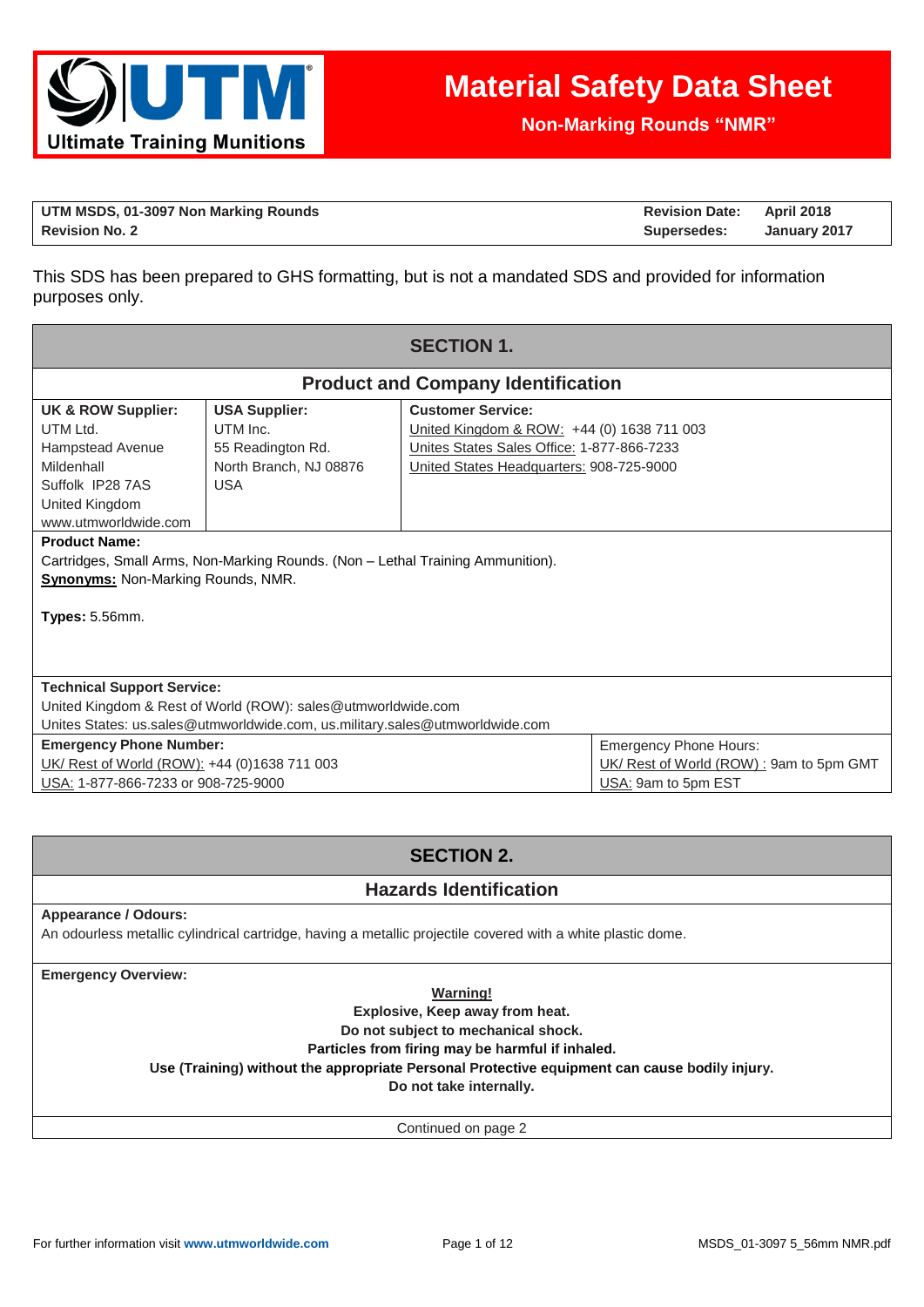# **SECTION 2. Hazards Identification (continued) Specific Physical Hazards Arising From Product:** Packaged and Loose cartridges could function (cook-off) if exposed to an external heat source in excess of 135˚C (275˚F) and could produce low velocity fragments which could cause eye injury or superficial skin wounds. **Caution:** When UTM training ammunition is fired, small amounts of particles can be emitted as well as gases. Upon over exposure this can be slightly irritating to the eye and respiratory tract. Emitted particles and or gases may contain trace amounts of harmful substances. **OSHA Regulatory Status:** This product contains material (s) considered hazardous by the OSHA Hazard Communication Standard (29 CFR 1910.1200). This product contains potential carcinogens as listed by OSHA, IARC or NTP. (Note: Potential carcinogens as listed by OSHA, IARC or NTP are contained within the spent cartridge case, and do not vent to atmosphere under normal firing or handling conditions.) **United Nations Hazard Classification:** Classification 1.4S **United Nations Designation:** UN0012 **Potential Health Effects:** Notes: This product unused is composed of various components sealed inside a metallic/plastic cartridge. Normal handling of this product in this condition poses no threat of exposure from harmful materials. It is unlikely that the concentration of particles one would be exposed to from normal firing of this product would be sufficient to cause any of the effects listed. Lead: Ingestion of large amounts of Lead can cause abdominal pain, constipation, cramps, nausea and/or vomiting. Chronic exposure to Lead can cause kidney damage, anaemia, reproductive effects, developmental effects and permanent nervous system damage in humans including changes in cognitive function. Tetrazene: May be harmful if swallowed or inhaled. Skin and eye irritant. Pentrite: Is a known coronary vasodilator and ingestion or inhalation may result in a lowering of blood pressure. Skin and eye irritant. Bismuth Subnitrate: May be harmful if swallowed or inhaled. Skin and eye irritant. Glass Powder: May be harmful if swallowed or inhaled. Skin and eye irritant. Boron: May be harmful if swallowed or inhaled. Skin and eye irritant (permeator). Nitrocellulose: Inhalation may irritate your nose, throat, skin and eyes. Toxic gases, such as oxides of nitrogen, hydrogen cyanide and carbon monoxide, which may be produced during decomposition or combustion of nitrocellulose. Diphenylamine: Irritation to eyes, skin, mucous membrane; eczema; tachycardia, hypertension; cough, sneezing; methemoglobinemia; increased blood pressure, heart rate; proteinuria, hematuria (blood in the urine), bladder injury; In Animals: teratogenic effects. Barium Nitrate: Irritation to eyes, skin, upper respiratory system; skin burns; gastroenteritis; muscle spasm; slow pulse, extrasystoles; hypokalemia Antimony (III) Sulphide: Harmful by inhalation and if swallowed. May be harmful in contact with the skin. Skin, eye and respiratory irritant. Chronic exposure may lead to kidney or liver damage. Styphnic Acid: Harmful if swallowed, if in contact with skin and if inhaled. **Medical Conditions Aggravated by Exposure:** There are no medical conditions known to be aggravated by exposure to this product in its solid un-fired form. Exposure to Lead can aggravate Anemia , Cardiovascular and Respiratory Disease. **Potential Environmental Effects:** No Data. Lead has been shown to be toxic to aquatic species.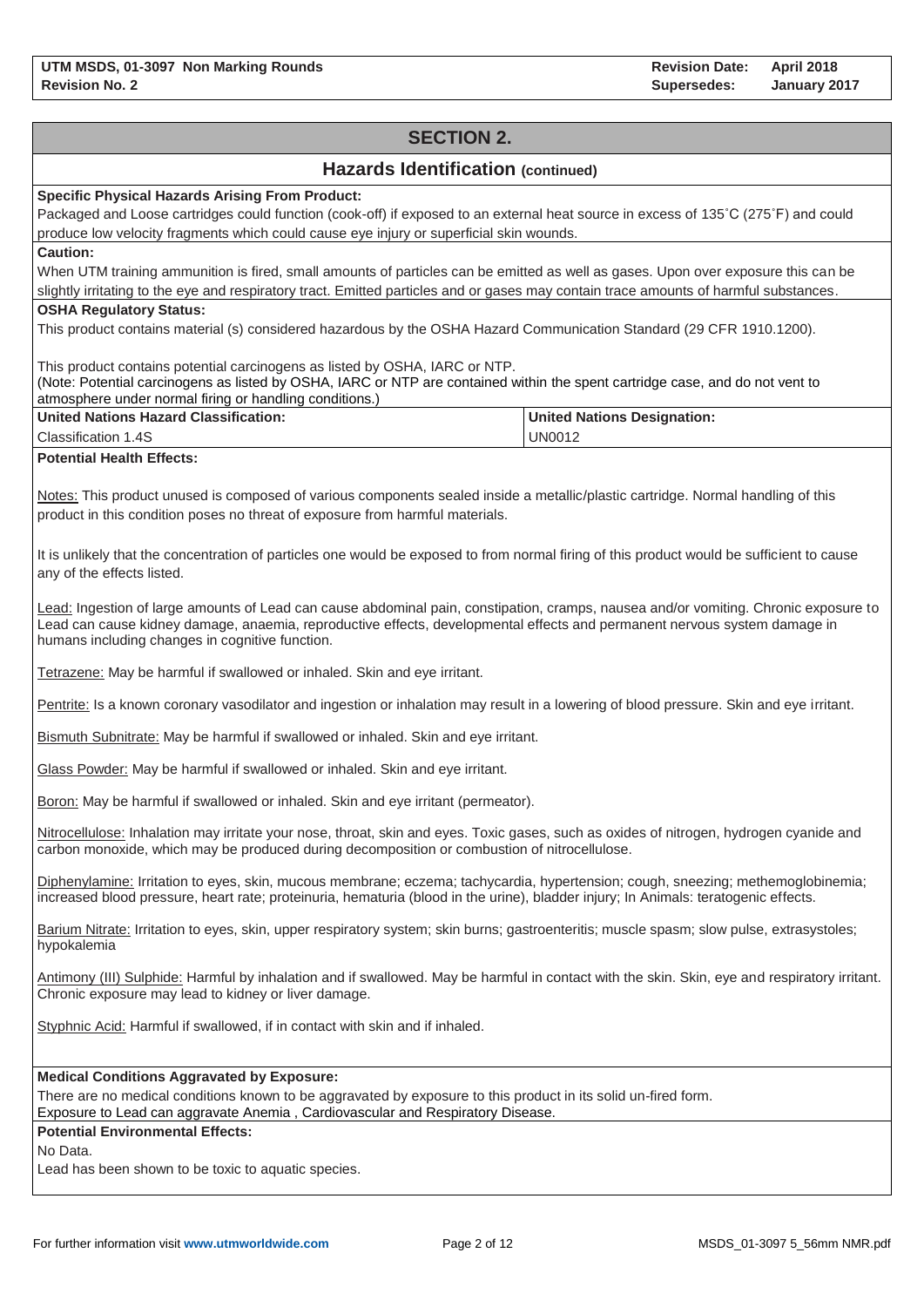### **SECTION 3.**

### **Components.**

Product may contain the components listed below.

| <b>Component</b>         |                           | Percentage by weight of cartridge | CAS#       |  |  |
|--------------------------|---------------------------|-----------------------------------|------------|--|--|
| <b>CARTRIDGE CASE</b>    |                           |                                   |            |  |  |
|                          | Silicon                   | 1.4%                              | 7440-21-3  |  |  |
|                          | Iron                      | $1.0\%$                           | 7439-89-6  |  |  |
|                          | Copper                    | 4.7%                              | 7440-50-8  |  |  |
|                          | Zinc                      | 2%                                | 7440-66-6  |  |  |
|                          | Lead                      | <0.4%                             | 7439-92-1  |  |  |
|                          | <b>Bismuth</b>            | 1.2%                              | 7440-69-9  |  |  |
| Aluminium Body & Slide   | Aluminium                 | 75.8%                             | 7429-90-5  |  |  |
|                          | Magnesium                 | 1.7%                              | 7439-95-4  |  |  |
|                          | Manganese                 | 1.2%                              | 7439-96-5  |  |  |
|                          | Chromium                  | $< 0.4\%$                         | 7440-47-3  |  |  |
|                          | Tin                       | $< 0.1\%$                         | 7440-31-5  |  |  |
|                          | Titanium                  | $<0.2\%$                          | 7440-32-6  |  |  |
|                          | Copper                    | 10%                               | 7440-50-8  |  |  |
|                          | Iron                      | $< 0.1\%$                         | 7439-89-6  |  |  |
| <b>Primer Cups</b>       | Lead                      | $< 0.1\%$                         | 7439-92-1  |  |  |
|                          | Zinc                      | 5.3%                              | 7440-66-6  |  |  |
| O Ring                   | Nitrile                   | $< 0.4\%$                         | Not Listed |  |  |
| <b>Striker Ball</b>      | Polyamide 66              | $1.0\%$                           | 32131-17-2 |  |  |
|                          | <b>Glass Fibre</b>        | $< 0.4\%$                         | 65997-17-3 |  |  |
| <b>PROJECTILE</b>        |                           |                                   |            |  |  |
|                          | Silicon                   | $< 0.2\%$                         | 7440-21-3  |  |  |
|                          | Iron                      | $< 0.1\%$                         | 7439-89-6  |  |  |
|                          | Copper                    | $< 0.4\%$                         | 7440-50-8  |  |  |
| Projectile Body          | Zinc                      | < 0.2%                            | 7440-66-6  |  |  |
|                          | Lead                      | $<0.1\%$                          | 7439-92-1  |  |  |
|                          | <b>Bismuth</b>            | $< 0.1\%$                         | 7440-69-9  |  |  |
|                          | Aluminium                 | 6.2%                              | 7429-90-5  |  |  |
| Dome                     | Polyamide 66              | $1.0\%$                           | 32131-17-2 |  |  |
| <b>PRIMERS (FRONT)</b>   |                           |                                   |            |  |  |
|                          | Tetrazene                 | $< 0.1\%$                         | 109-27-3   |  |  |
|                          | Penthrite                 | $< 0.1\%$                         | 78-11-5    |  |  |
|                          | <b>Bismuth Subnitrate</b> | $< 0.1\%$                         | 1304-85-4  |  |  |
|                          | <b>Glass Powder</b>       | 50.1%                             | 65997-17-3 |  |  |
| <b>Primary Explosive</b> | <b>Boron</b>              | $< 0.1\%$                         | 7440-42-8  |  |  |
|                          | Nitrocellulose            | $< 0.1\%$                         | 9004-70-0  |  |  |
|                          | Diphenylamine             | $< 0.1\%$                         | 122-39-4   |  |  |
|                          | Centralite I              | $< 0.1\%$                         | 85-98-3    |  |  |
|                          | 2,4-Dinitroanisole        | $<0.1\%$                          | 119-27-7   |  |  |
| <b>PRIMERS (REAR)</b>    |                           |                                   |            |  |  |
|                          | Lead Trinitroresorcinate  | $<0.3\%$                          | 15245-44-0 |  |  |
|                          | <b>Barium Nitrate</b>     | $<0.2\%$                          | 10022-31-8 |  |  |
|                          | Antimony (III) Sulphide   | $< 0.1\%$                         | 1345-04-6  |  |  |
|                          | Tetrazene                 | $<0.1\%$                          | 109-27-3   |  |  |
| <b>Primary Explosive</b> | <b>Lead Dioxide</b>       | $<0.1\%$                          | 1309-60-0  |  |  |
|                          | Glass Powder              | $<0.2\%$                          | 65997-17-3 |  |  |
|                          | Styphnic Acid             | $< 0.1\%$                         | 82-71-3    |  |  |
|                          | Nitrocellulose            | $<0.4\%$                          | 9004-70-0  |  |  |
|                          | Diphenylamine             | $< 0.1\%$                         | 122-39-4   |  |  |
| Propellant               | Centralite I              | 50.1%                             | 85-98-3    |  |  |
|                          | <b>Graphite Coating</b>   | $<0.1\%$                          | 7782-42-5  |  |  |
|                          | 2,4-Dinitroanisole        | $< 0.1\%$                         | 119-27-7   |  |  |
|                          |                           |                                   |            |  |  |

Percentage of non reduced hazard substance as a percentage of the weight of the finished assembled round is 0.88% but this material is contained within the case of the spent cartridge.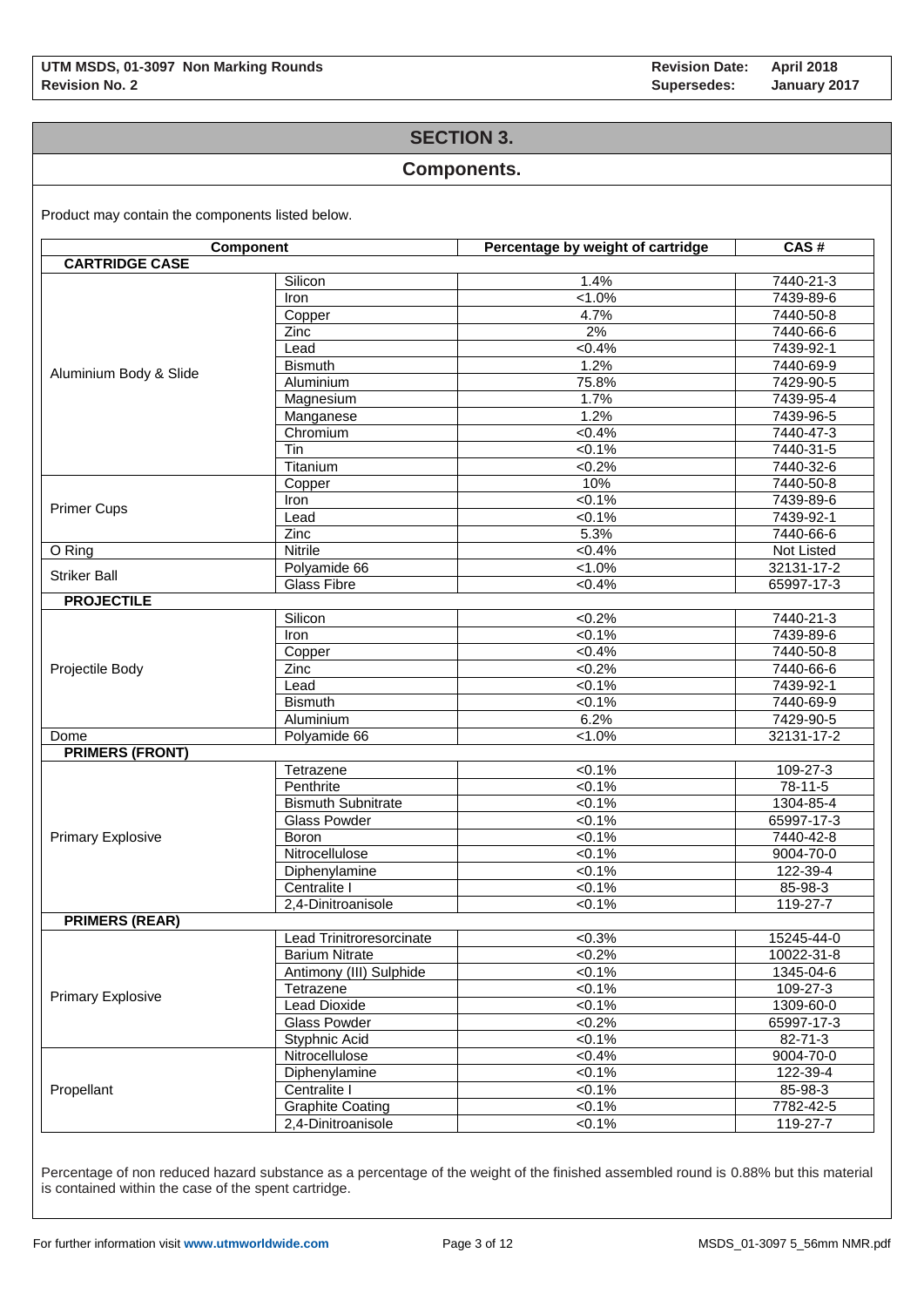# **SECTION 4.**

### **First Aid Measures**

### **\* Eye Contact:**

Immediately flush out fume or particles with large amounts of water for at least 15 minutes, occasionally lifting the upper and lower eyelids. If eye irritation develops, call a physician Immediately.

#### **\*Skin Contact:**

Wash skin with plenty of soap and water.

### **\*Inhalation:**

If symptoms of lung irritation occur (coughing, wheezing or breathing difficulty), remove from exposure area to fresh air immediately. If breathing has stopped, perform artificial respiration. Keep affected person warm and at rest. Get medical attention immediately.

**Ingestion:**

If ingested, immediately call a physician.

Items marked with an asterisk (\*) are conditions associated with the firing or discharge of the product and under normal conditions of transportation and handling of the product would not be a risk.

# **SECTION 5.**

## **Fire Fighting Measures**

#### **Flammable Properties:**

May detonate if heated to 135˚C (275˚F).

### **Suitable Extinguishing Media:**

Flood area with water. If no water is available, carbon dioxide, dry chemical or earth may be used.

Cool the containing vessel with a water jet in order to prevent the ammunition from functioning (cook-off).

Use water to cool ordinary surrounding combustibles.

Use flooding quantities of water.

Use wide fog pattern nozzle to stop any low velocity fragments.

### **Specific Hazards Arising From Product:**

Packaged and Loose cartridges could function (cook-off) due to direct exposure to an external heat source and could produce low velocity metallic fragments which could cause eye injury or superficial skin wounds.

### **Protective Equipment & Precautions for Fire-fighters:**

Wear full fire-fighter protective equipment including face shield or SCBA.

Minimum recommended distance for rescue personnel 10 meters (11 yards).

Evacuate the area to a radius of 100 meters (110 yards).

# **SECTION 6.**

## **Accidental Release Measures**

#### **Methods for Containment:**

Spills of this material should be handled carefully. Do not subject materials to mechanical shock. A spill of this material will normally not require emergency response team capabilities.

#### **Methods for Clean-up:**

If ammunition packing case should rupture, any loose cartridges should be placed into UTM classified packaging and the lid carefully secured.

Damaged/ Defective Ammunition should be quarantined into UTM classified packaging and disposed of in accordance with local instructions for defective ammunition, such as burnt in a standard ammunition incinerator.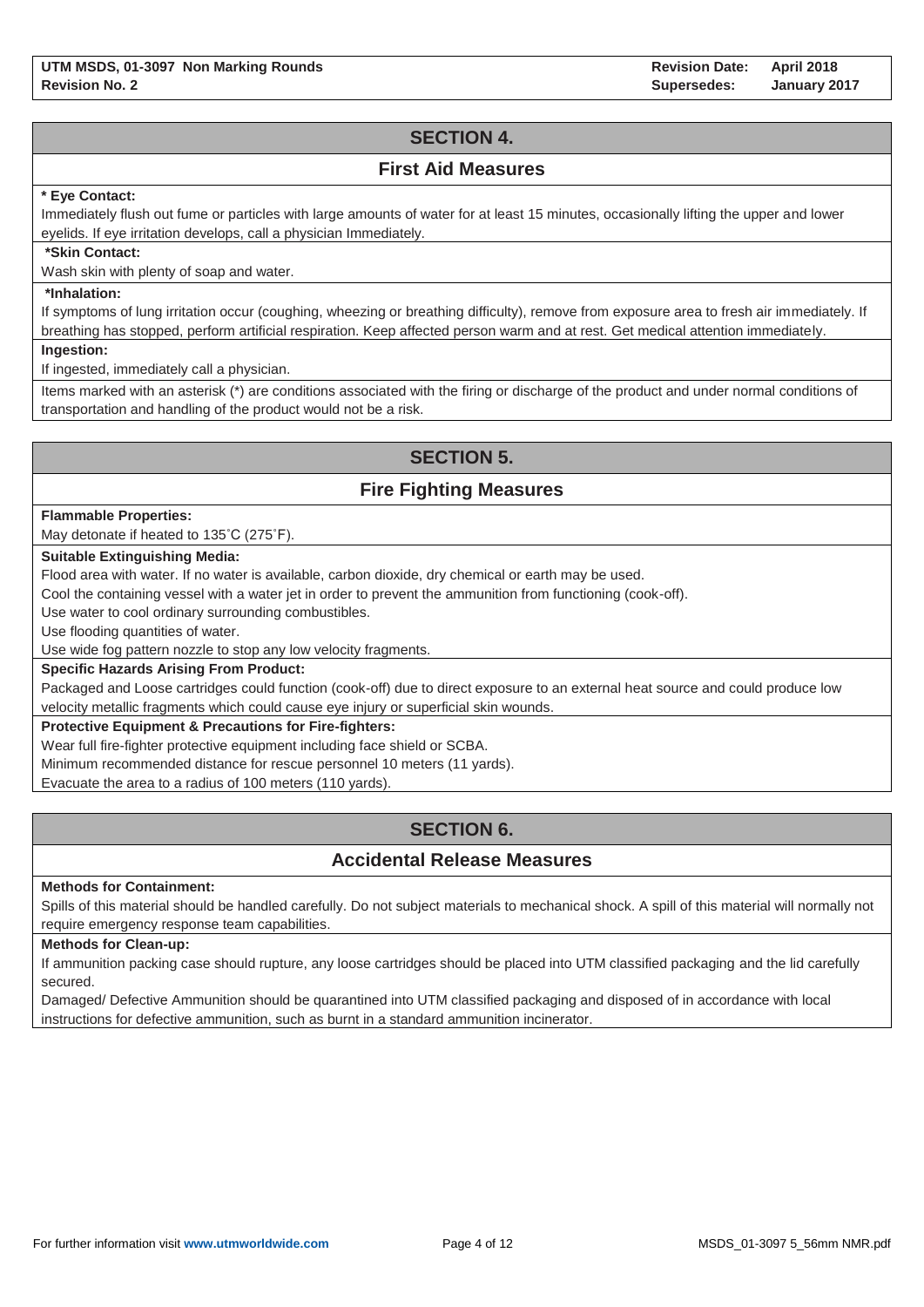# **SECTION 7. Handling & Storage Handling:** Keep out of reach of any unauthorized personnel. Keep out of reach of children. Wash hands thoroughly with soap and warm water after handling and before eating or smoking. Ergonomic lifting techniques to be applied when lifting ammunition cartons. **Storage, including any incompatibilities:** Keep out of reach of any unauthorized personnel. Keep out of reach of children. Packaged ammunition should be stored in a cool dry environment in a common ammunition lockup (magazine). Avoid striking the primer of an unchambered cartridge. Ammunition should be disposed of as defective ammunition if any of the following conditions occur: Storage temperatures exceed 90°C (195°F).

- Evidence of corrosion.
- Physical damage.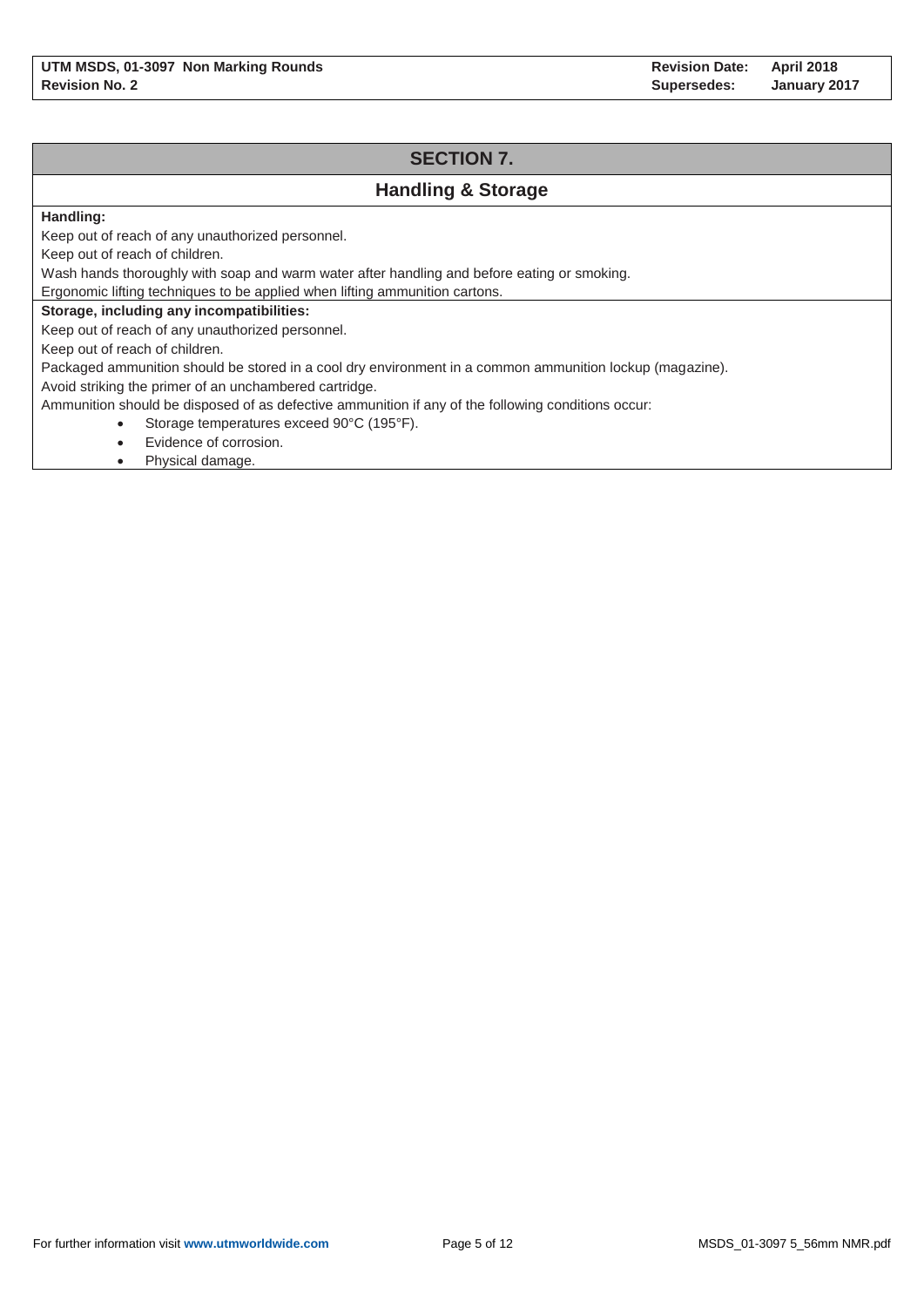## **SECTION 8.**

# **Exposure Controls / Personal Protection (PPE)**

|                          | Component                 | CAS#              | <b>OSHA PEL-TWA</b> | <b>ACGIH TLV-TWA</b> |
|--------------------------|---------------------------|-------------------|---------------------|----------------------|
| <b>CARTRIDGE CASE</b>    |                           |                   |                     |                      |
|                          | Silicon                   | 7440-21-3         | 15mg/m <sup>3</sup> | $10$ mg/m $3$        |
|                          | Iron                      | 7439-89-6         | None Listed         | No Limit Established |
|                          | Copper                    | 7440-50-8         | $0.1 \text{mg/m}^3$ | $0.2$ mg/m $3$       |
|                          | Zinc                      | 7440-66-6         | None Listed         | No Limit Established |
|                          | Lead                      | 7439-92-1         | $0.05$ mg/m $3$     | $0.15$ mg/m $3$      |
| Aluminium Body & Slide   | <b>Bismuth</b>            | 7440-69-9         | None Listed         | No Limit Established |
|                          | Aluminium                 | 7429-90-5         | $15$ mg/m $3$       | $10$ mg/m $3$        |
|                          | Magnesium                 | 7439-95-4         | None Listed         | No Limit Established |
|                          | Manganese                 | 7439-96-5         | 5mg/m <sup>3</sup>  | $0.2$ mg/m $3$       |
|                          | Chromium                  | 7440-47-3         | $1 \text{mg/m}^3$   | $0.5$ mg/m $3$       |
|                          | Tin                       | 7440-31-5         | 2mg/m <sup>3</sup>  | No Limit Established |
|                          | Titanium                  | 7440-32-6         | None Listed         | No Limit Established |
|                          | Copper                    | 7440-50-8         | $0.1$ mg/m $3$      | $0.2$ mg/m $3$       |
|                          | <b>Iron</b>               | 7439-89-6         | None Listed         | No Limit Established |
| <b>Primer Cups</b>       | Lead                      | 7439-92-1         | $0.05$ mg/m $3$     | $0.15$ mg/m $3$      |
|                          | $\overline{Z}$ inc        | 7440-66-6         | None Listed         | No Limit Established |
| O Ring                   | <b>Nitrile</b>            | <b>Not Listed</b> | None Listed         | No Limit Established |
|                          | Polyamide 66              | 32131-17-2        | None Listed         | No Limit Established |
| <b>Striker Ball</b>      | <b>Glass Fibre</b>        | 65997-17-3        | $\mathbf 0$         | 0                    |
| <b>PROJECTILE</b>        |                           |                   |                     |                      |
|                          | Silicon                   | 7440-21-3         | 15mg/m <sup>3</sup> | $10$ mg/m $3$        |
|                          | Iron                      | 7439-89-6         | None Listed         | No Limit Established |
|                          | Copper                    | 7440-50-8         | $0.1$ mg/m $3$      | $0.2$ mg/m $3$       |
| Projectile Body          | Zinc                      | 7440-66-6         | None Listed         | No Limit Established |
|                          | Lead                      | 7439-92-1         | $0.05$ mg/m $3$     | $0.15$ mg/m $3$      |
|                          | <b>Bismuth</b>            | 7440-69-9         | None Listed         | No Limit Established |
|                          | Aluminium                 | 7429-90-5         | 15mg/m <sup>3</sup> | $10$ mg/m $3$        |
| Dome                     | Polyamide 66              | 32131-17-2        | None Listed         | No Limit Established |
| <b>PRIMERS (FRONT)</b>   |                           |                   |                     |                      |
|                          | Tetrazene                 | 109-27-3          | None Listed         | No Limit Established |
|                          | Penthrite                 | 78-11-5           | None Listed         | No Limit Established |
|                          | <b>Bismuth Subnitrate</b> | 1304-85-4         | None Listed         | No Limit Established |
|                          | <b>Glass Powder</b>       | 65997-17-3        | 15mg/m <sup>3</sup> | 15mg/m <sup>3</sup>  |
| <b>Primary Explosive</b> | <b>Boron</b>              | 7440-42-8         | $10$ mg/m $3$       | $10$ mg/m $3$        |
|                          | Nitrocellulose            | 9004-70-0         | None Listed         | No Limit Established |
|                          | Diphenylamine             | 122-39-4          | None Listed         | No Limit Established |
|                          | Centralite I              | 85-98-3           | None Listed         | No Limit Established |
|                          | 2,4-Dinitroanisole        | 119-27-7          | None Listed         | No Limit Established |
| <b>PRIMERS (REAR)</b>    |                           |                   |                     |                      |
|                          | Lead Trinitroresorcinate  | 15245-44-0        | $0.05$ mg/m $3$     | $0.15$ mg/m $3$      |
|                          | <b>Barium Nitrate</b>     | 10022-31-8        | $0.5$ mg/m $3$      | No Limit Established |
|                          | Antimony (III) Sulphide   | 1345-04-6         | $0.5$ mg/m $3$      | $0.5$ mg/m $3$       |
| <b>Primary Explosive</b> | Tetrazene                 | 109-27-3          | None Listed         | No Limit Established |
|                          | <b>Lead Dioxide</b>       | 1309-60-0         | $0.05$ mg/m $3$     | $0.05$ mg/m $3$      |
|                          | <b>Glass Powder</b>       | 65997-17-3        | 15mg/m <sup>3</sup> | 15mg/m <sup>3</sup>  |
|                          | Styphnic Acid             | 82-71-3           | None Listed         | No Limit Established |
|                          | Nitrocellulose            | 9004-70-0         | None Listed         | No Limit Established |
|                          |                           | 122-39-4          | None Listed         | No Limit Established |
| Propellant               | Diphenylamine             |                   |                     |                      |
|                          | Centralite I              | 85-98-3           | None Listed         | No Limit Established |
|                          | <b>Graphite Coating</b>   | 7782-42-5         | $10$ mg/m $3$       | $10$ mg/m $3$        |
|                          | 2,4-Dinitroanisole        | 119-27-7          | None Listed         | No Limit Established |

**Continued on page 7**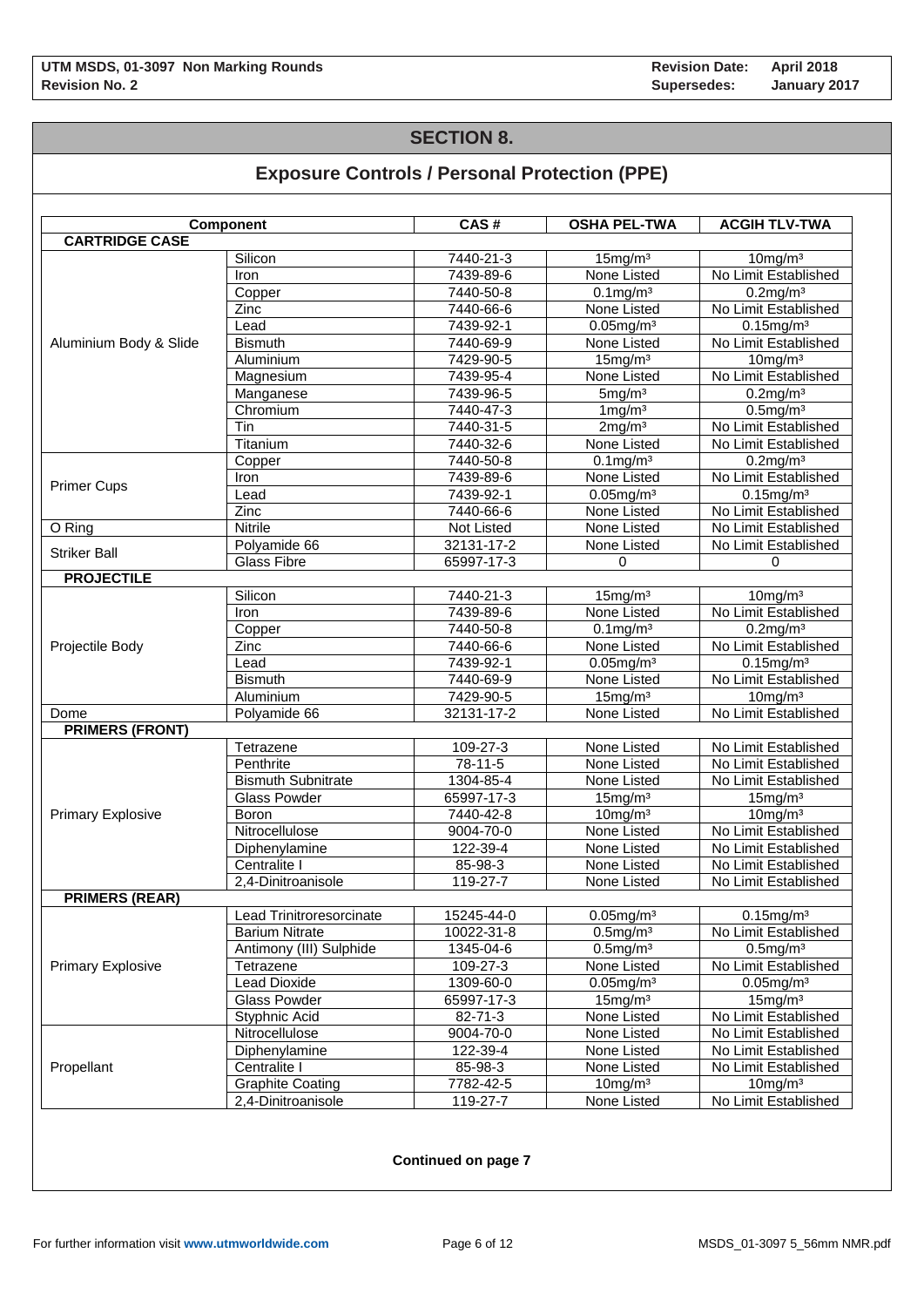| UTM MSDS, 01-3097 Non Marking Rounds<br><b>Revision Date:</b><br><b>April 2018</b>                                                      |
|-----------------------------------------------------------------------------------------------------------------------------------------|
| <b>Revision No. 2</b><br><b>Supersedes:</b><br>January 2017                                                                             |
| <b>Engineering Controls:</b>                                                                                                            |
| Normal handling of this product requires no special controls.                                                                           |
| When Firing product local exhaust ventilation is recommended if significant dusting occurs or fumes are generated. Otherwise, use       |
| exhaust ventilation with explosion-proof ventilation.                                                                                   |
| <b>Eye / Face Protection:</b>                                                                                                           |
| Normal handling of this product requires the use safety glasses.                                                                        |
| When training with product always wear the appropriate PPE based on the type of training.                                               |
| Always wear UTM Face Mask and UTM approved Goggles when engaging in Force-on-Force training.                                            |
| <b>Hand Protection:</b>                                                                                                                 |
| Not normally needed for handling this product.                                                                                          |
| When training with the UTM product always wear the appropriate PPE base on the type of training.                                        |
| Always wear UTM Protective Gloves when engaging in Force-on-Force training.                                                             |
| <b>Skin Protection:</b>                                                                                                                 |
| Not normally needed for handling this product.                                                                                          |
| When training with product always wear the appropriate PPE base on the type of training.                                                |
| Always wear a minimum of two layers of loose fitting clothing with no exposed skin when engaging in Force-on-Force training.            |
| <b>Respiratory Protection:</b>                                                                                                          |
| Not normally needed when handling this product.                                                                                         |
| If when firing the airborne concentrations exceed the above listed exposure limits wear respiratory protection in accordance with local |
| regulations.                                                                                                                            |
| <b>Hearing Protection:</b>                                                                                                              |
| When firing cartridges if noise levels exceed maximum regulatory levels it is advised that hearing protection is worn.                  |
| <b>General Hygiene:</b>                                                                                                                 |
| Do not eat, drink, or smoke while using this product.                                                                                   |
| When firing, avoid breathing fumes and smoke.                                                                                           |
| Wash hands thoroughly after use.                                                                                                        |
| <b>Safety Phrases:</b>                                                                                                                  |
| For Hazardous Composition substances: S16, S22, S23, S29, S33, S35, S37, S39.                                                           |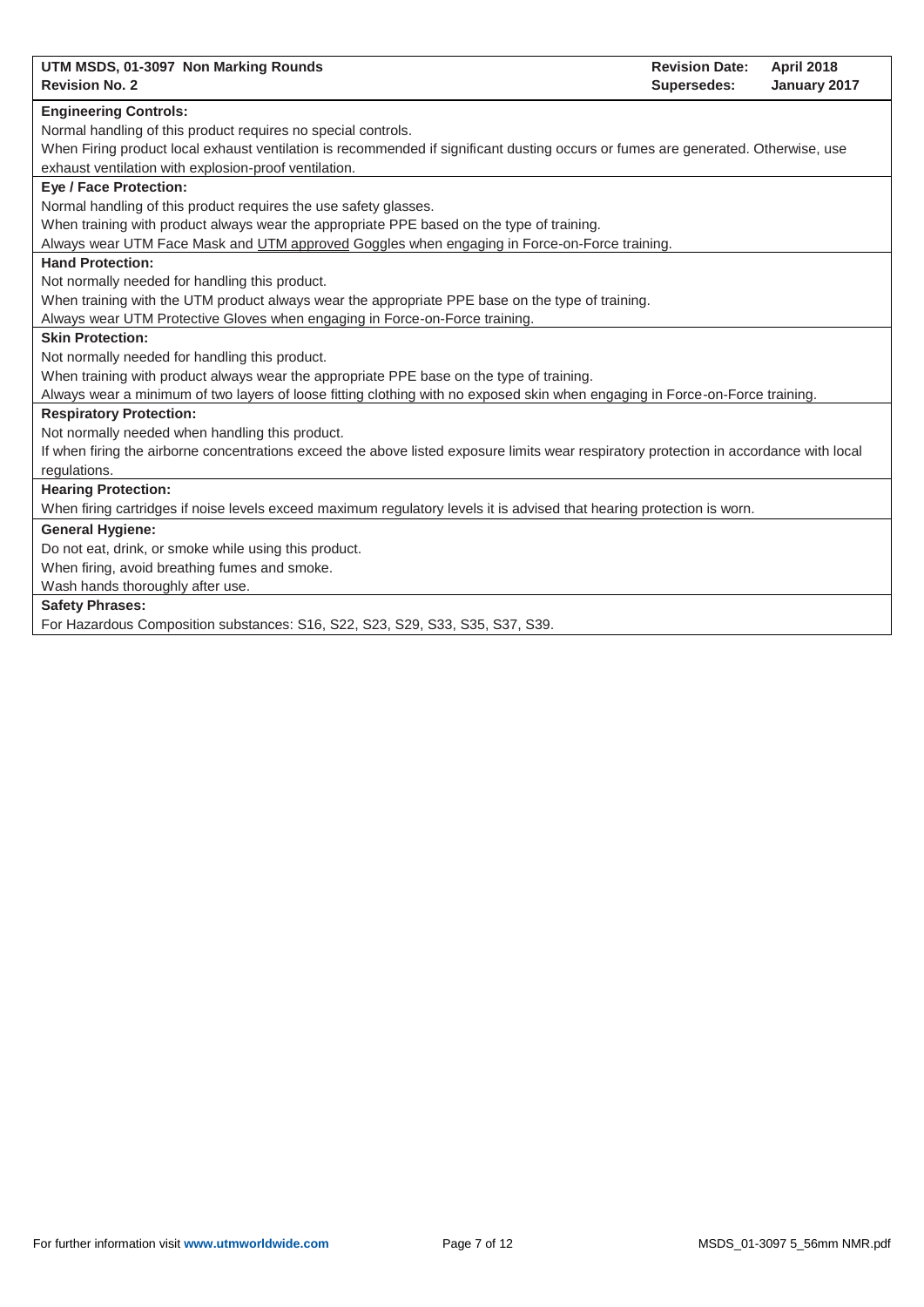## **SECTION 9.**

## **Physical & Chemical Properties**

**Appearance (colour, physical form, shape):**

Cylindrical Cartridge - Aluminium (turned). Having a metallic projectile with a white plastic nose and two independent energetic compounds.

| <b>Property</b>                                                          | <b>Value</b>                                                                  | Property                                                             | <b>Value</b>                                                                  |
|--------------------------------------------------------------------------|-------------------------------------------------------------------------------|----------------------------------------------------------------------|-------------------------------------------------------------------------------|
| Odour:                                                                   | <b>None</b>                                                                   | <b>Partition Coefficient:</b><br>N-Octanol/water:                    | Not applicable                                                                |
| <b>Odour Threshold:</b>                                                  | Not applicable                                                                | <b>Auto-Ignition</b><br>Temperature:                                 | Cartridges could<br>spontaneously function (cook<br>off) at 135 ° C (275 ° F) |
| <b>Physical State:</b>                                                   | Multi component assembly<br>with water soluble marking<br>paste               | <b>Decomposition</b><br>Temperature:                                 | Not Applicable                                                                |
| PH:                                                                      | Not applicable                                                                | <b>Heat Value:</b>                                                   | Not applicable                                                                |
| <b>Melting/Freezing</b><br>Point:                                        | Not applicable                                                                | <b>Particle Size:</b>                                                | Not applicable                                                                |
| <b>Initial Boiling Point &amp;</b><br><b>Boiling Range:</b>              | Not applicable                                                                | <b>Volatile Organic</b><br><b>Compounds (VOC)</b><br><b>Content:</b> | Not applicable                                                                |
| <b>Flash Point:</b>                                                      | Cartridges could<br>spontaneously function (cook<br>off) at 135 ° C (275 ° F) | <b>Softening Point:</b>                                              | Not applicable                                                                |
| <b>Evaporation Rate:</b>                                                 | Not applicable                                                                | <b>Pour Point:</b>                                                   | Not applicable                                                                |
| Flammability (solid,<br>gas):                                            | Not applicable                                                                | <b>Viscosity:</b>                                                    | Not applicable                                                                |
| <b>Upper/Lower</b><br><b>Flammability or</b><br><b>Explosive Limits:</b> | Not applicable                                                                | <b>Bulk Density:</b>                                                 | Not applicable                                                                |
| <b>Vapour Density:</b>                                                   | Not applicable                                                                | <b>Percent Volatile:</b>                                             | Not applicable                                                                |
| <b>Vapour Pressure:</b>                                                  |                                                                               | <b>Saturated Vapour</b><br><b>Concentration:</b>                     | Not applicable                                                                |
| <b>Specific Gravity or</b><br>relative Density:                          | Not applicable                                                                | <b>Molecular Weight:</b>                                             | Not applicable                                                                |
| Solubility:                                                              | Insoluble                                                                     | <b>Molecular Formula:</b>                                            | Not applicable                                                                |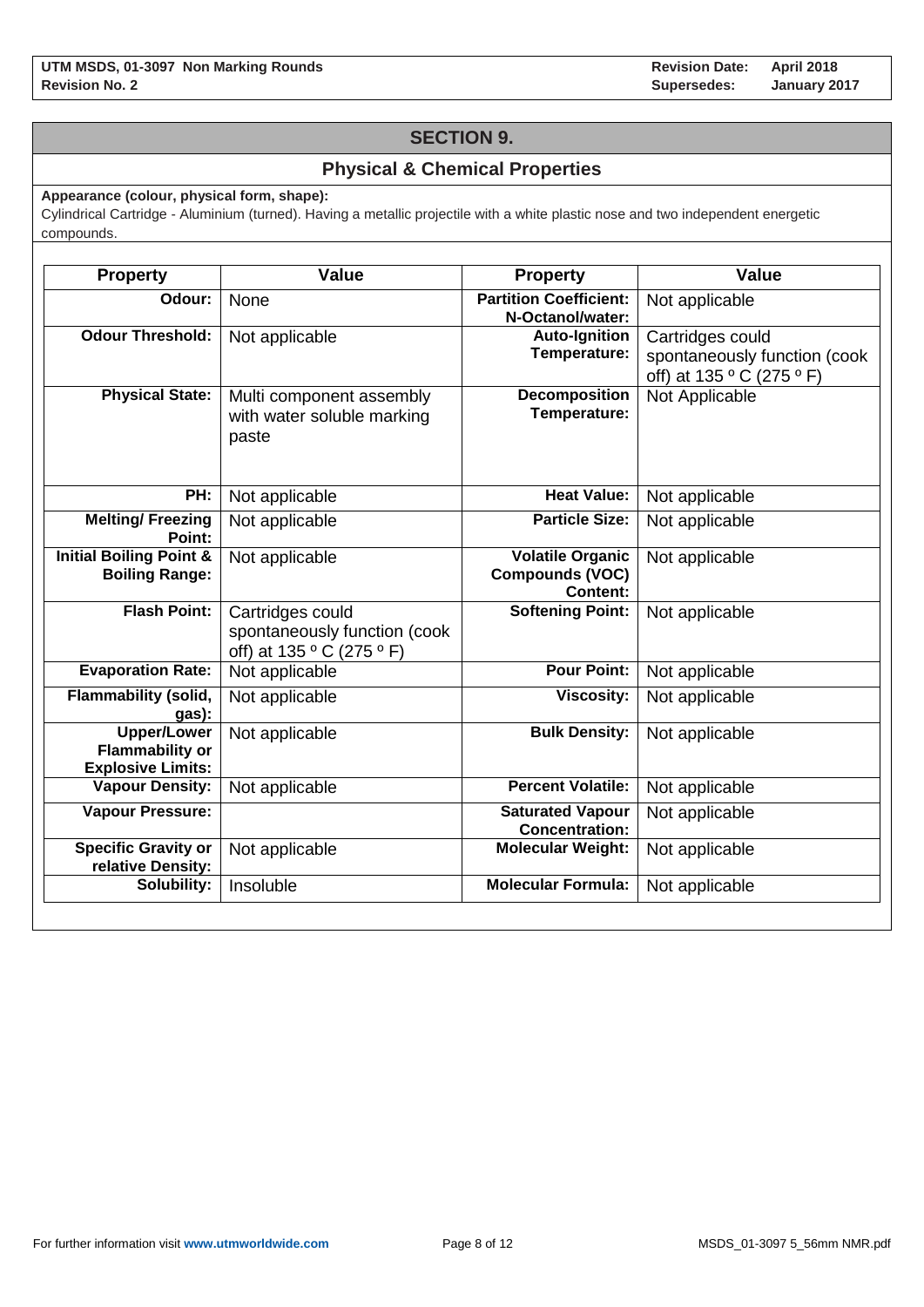**Revision Date: Supersedes: April 2018 January 2017**

## **SECTION 10.**

## **Stability & Reactivity**

### **Stability:**

Product stable under normal use.

Normal operating temperature conditions between -5˚C (40˚F) and 40˚C (104˚F).

#### **Conditions to Avoid:**

Cartridge may function if the primer is inadvertently struck. Avoid subjecting to mechanical shock.

Product could spontaneously function if heated to 135°C (275°F).

#### **Incompatible Materials:**

Acids, Alkalis, Ammonia, Acetylene, Caustics Chlorine, Halogenated Hydrocarbons, corrosive or strong oxidizing substances.

#### **Hazardous Decomposition Products:**

Nitrogen Oxides, Carbon and Carbon Oxides.

Other dust and fumes may also be produced.

### **Possibility of Hazardous reactions:**

No reported reactions.

## **SECTION 11.**

### **Toxicological Information**

| Oral LD 50:                                                                           |
|---------------------------------------------------------------------------------------|
| No Data.                                                                              |
| Dermal LD 50:                                                                         |
| No Data.                                                                              |
| <b>Inhalation LC 50:</b>                                                              |
| No Data.                                                                              |
| <b>Risk Phrases:</b>                                                                  |
| For hazardous composition substances: R1, R3, R5, R6, R19, R21, R22, R36, R50, R67.   |
| <b>Sub Chronic/ Chronic Toxicity:</b>                                                 |
| No Data                                                                               |
| <b>Carcinogenicity:</b>                                                               |
| No Data                                                                               |
| <b>Mutagenicity:</b>                                                                  |
| This product is not known or reported to be mutagenic.                                |
| <b>Reproductive, Teratogenicity, Or Developmental Effects:</b>                        |
| This product is not known or reported to cause reproductive or developmental effects. |
| <b>Neurological Effects:</b>                                                          |
| This product is not known or reported to cause neurological effects.                  |
|                                                                                       |
| <b>Interactions With Other Chemicals Which Enhance Toxicity:</b>                      |
| $\blacksquare$                                                                        |

None known or reported.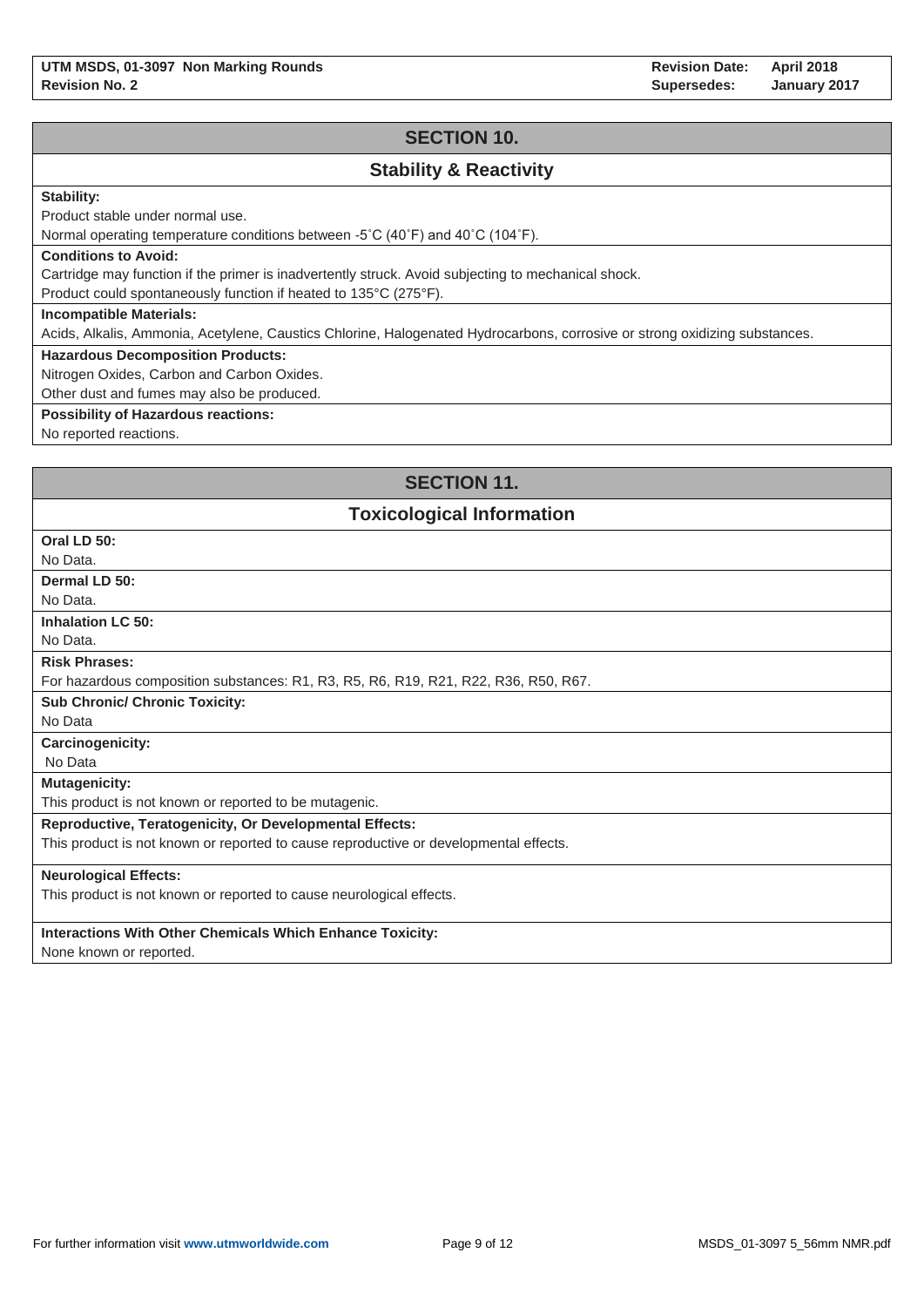# **SECTION 12.**

## **Ecological Information**

**Eco-toxicity/ Persistence/ Degradability/ Mobility:** 

Data Known:

Nitrocellulose: LC50 > 1000 mg/l (fish, invertebrates, algae).

### **Bioaccumulation / Accumulation:**

None known or reported.

**Other Adverse Effects:**

None known or reported.

# **SECTION 13.**

# **Disposal Information**

**Disposal :**

Disposal should be in accordance with applicable regional, national and local laws and regulations. Local regulations may be more stringent than regional or national requirements. This information presented below only applies to the material as supplied after firing. The identification based on characteristic (s) or listing may not apply if the material has not been fired or has been otherwise contaminated.

Damaged (Non-functioned) rounds:

Quarantined in classified packaging and disposed in accordance with local instructions for defective small arms ammunition.

Faulty (Non-functioned) ammunition:

Quarantined in classified packaging and disposed in accordance with local instructions for defective small arms ammunition.

Special precautions for landfill or incineration:

Damaged or defective ammunition may contain live explosive compound within the 'primers'.

Care should be taken when feeding the damaged or defective ammunition into an incinerator.

Personal Protective Equipment suitable to the burning work must be worn at all times.

(Note: Toxicity reports into spent cartridges have been carried out and may, subject to local regulations, be suitable for landfill disposal. Copies of the reports are available on request.)

# **SECTION 14.**

## **Transportation Information**

**Basic Shipping Information:**

| Proper Shipping Name:         | Cartridges, Small Arms                                   |
|-------------------------------|----------------------------------------------------------|
| Hazard Class:                 | 1.4 $S$                                                  |
| Subsidiary Hazard Class:      | Not Applicable                                           |
| <b>Identification Number:</b> | UN0012                                                   |
| Packing Group:                | Packaging Group II, Substances presenting medium danger. |
|                               | Packaging Group III, Substances presenting low danger.   |

### **Special Comments:**

UTM Training ammunition is to be afforded the same handling and usage restriction as applied to common live ammunition. Ammunition shipped domestically in the US can be reclassified as ORM-D or ORM-D Air (within guidelines). See 49 CFR 173.63 for ORM-D reclassification.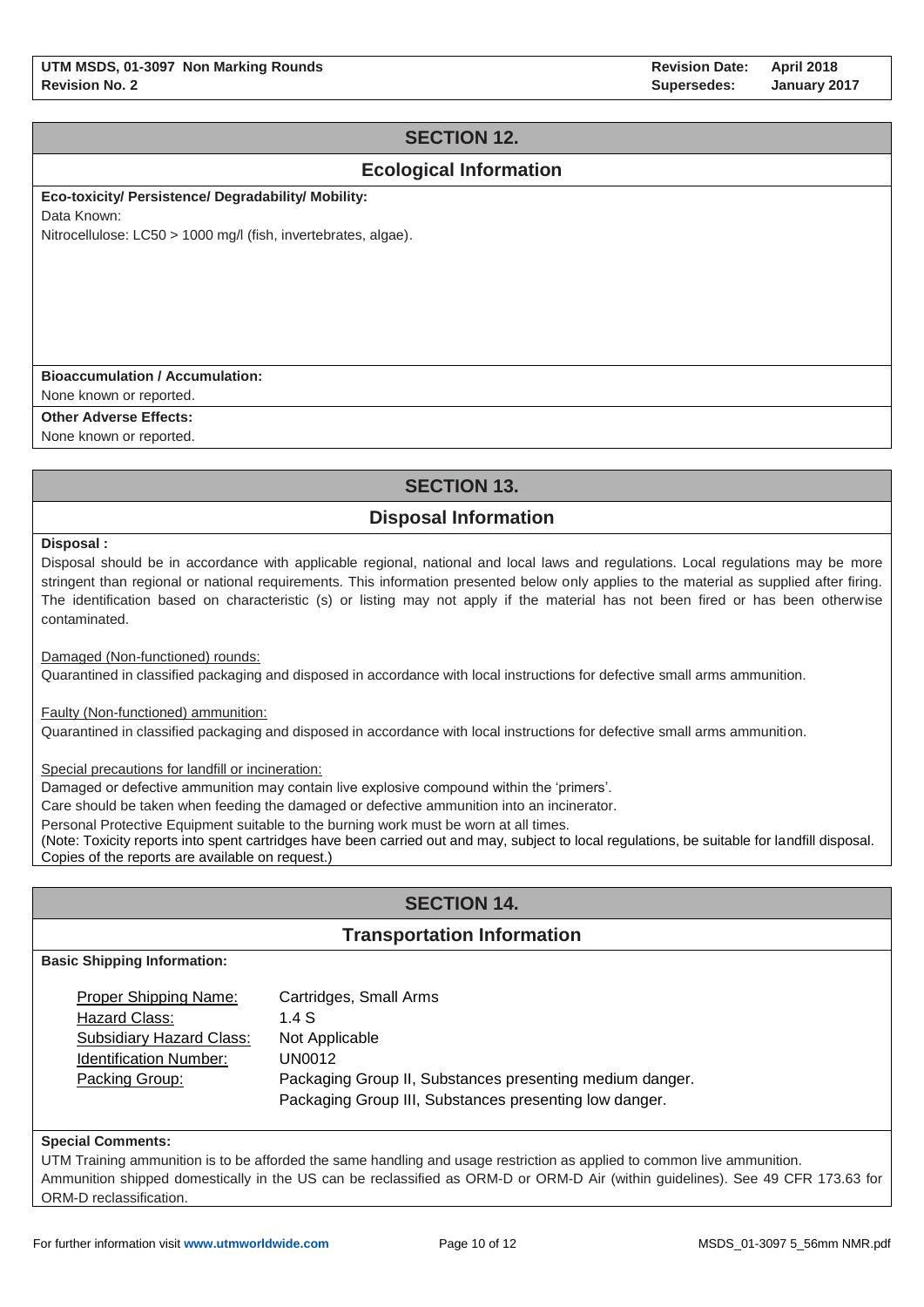## **SECTION 15.**

## **Regulatory Information**

### **TSCA Inventory Status:**

Components of this product are listed on the Toxic Substance Control Act inventory.

**CERCLA:**

|                          | Component                 | CAS#                  | <b>RCRA Waste #</b> | Final RQ Pounds (Kg) |
|--------------------------|---------------------------|-----------------------|---------------------|----------------------|
| <b>CARTRIDGE CASE</b>    |                           |                       |                     |                      |
|                          | Silicon                   | $7440 - 21 - 3$       | <b>Not Listed</b>   | <b>Not Listed</b>    |
|                          | Iron                      | 7439-89-6             | Not Listed          | Not Listed           |
|                          | Copper                    | 7440-50-8             | Not Listed          | 5000 (2270)          |
|                          | Zinc                      | 7440-66-6             | Not Listed          | 1000 (454)           |
|                          | Lead                      | 7439-92-1             | Not Listed          | 10(4.54)             |
|                          | <b>Bismuth</b>            | 7440-69-9             | Not Listed          | Not Listed           |
| Aluminium Body & Slide   | Aluminium                 | 7429-90-5             | Not Listed          | Not Listed           |
|                          | Magnesium                 | 7439-95-4             | Not Listed          | Not Listed           |
|                          | Manganese                 | 7439-96-5             | Not Listed          | Not Listed           |
|                          | Chromium                  | 7440-47-3             | Not Listed          | 5000 (2270)          |
|                          | Tin                       | 7440-31-5             | Not Listed          | Not Listed           |
|                          | Titanium                  | 7440-32-6             | Not Listed          | Not Listed           |
|                          | Copper                    | 7440-50-8             | Not Listed          | 5000 (2270)          |
|                          | Iron                      | 7439-89-6             | Not Listed          | Not Listed           |
| <b>Primer Cups</b>       | Lead                      | 7439-92-1             | Not Listed          | 10 (4.54)            |
|                          | Zinc                      | 7440-66-6             | Not Listed          | 1000 (454)           |
| O Ring                   | <b>Nitrile</b>            | Not Listed            | Not Listed          | <b>Not Listed</b>    |
|                          | Polyamide 66              | 32131-17-2            | Not Listed          | Not Listed           |
| <b>Striker Ball</b>      | <b>Glass Fibre</b>        | 65997-17-3            | $\mathbf 0$         | $\mathbf 0$          |
| <b>PROJECTILE</b>        |                           |                       |                     |                      |
|                          | Silicon                   | 7440-21-3             | Not Listed          | Not Listed           |
|                          | Iron                      | 7439-89-6             | Not Listed          | Not Listed           |
|                          | Copper                    | 7440-50-8             | Not Listed          | 5000 (2270)          |
| Projectile Body          | Zinc                      | 7440-66-6             | Not Listed          | 1000 (454)           |
|                          | Lead                      | 7439-92-1             | Not Listed          | 10 (4.54)            |
|                          | <b>Bismuth</b>            | 7440-69-9             | Not Listed          | Not Listed           |
|                          | Aluminium                 | 7429-90-5             | Not Listed          | Not Listed           |
| Dome                     | Polyamide 66              | 32131-17-2            | Not Listed          | Not Listed           |
| <b>PRIMERS (FRONT)</b>   |                           |                       |                     |                      |
|                          | Tetrazene                 | 109-27-3              | Not Listed          | Not Listed           |
|                          | Penthrite                 | 78-11-5               | Not Listed          | Not Listed           |
|                          | <b>Bismuth Subnitrate</b> | 1304-85-4             | Not Listed          | Not Listed           |
|                          | Glass Powder              | 65997-17-3            | Not Listed          | Not Listed           |
| <b>Primary Explosive</b> | Boron                     | 7440-42-8             | Not Listed          | Not Listed           |
|                          | Nitrocellulose            | 9004-70-0             | Not Listed          | Not Listed           |
|                          | Diphenylamine             | 122-39-4              | Not Listed          | Not Listed           |
|                          | Centralite I              | 85-98-3               | <b>Not Listed</b>   | Not Listed           |
|                          | 2,4-Dinitroanisole        | 119-27-7              | Not Listed          | Not Listed           |
| <b>PRIMERS (REAR)</b>    |                           |                       |                     |                      |
|                          | Lead Trinitroresorcinate  | 15245-44-0            | Not Listed          | Not Listed           |
|                          | <b>Barium Nitrate</b>     | 10022-31-8            | Not Listed          | Not Listed           |
|                          | Antimony (III) Sulphide   | 1345-04-6             | Not Listed          | 5000 (2270)          |
|                          | Tetrazene                 | 109-27-3              | Not Listed          | Not Listed           |
| <b>Primary Explosive</b> | <b>Lead Dioxide</b>       |                       |                     | 10(4.54)             |
|                          |                           | 1309-60-0             | Not Listed          |                      |
|                          | Glass Powder              | 65997-17-3            | Not Listed          | Not Listed           |
|                          | Styphnic Acid             | $\overline{8}$ 2-71-3 | Not Listed          | Not Listed           |
|                          | Nitrocellulose            | 9004-70-0             | Not Listed          | Not Listed           |
|                          | Diphenylamine             | 122-39-4              | Not Listed          | Not Listed           |
| Propellant               | Centralite I              | 85-98-3               | Not Listed          | Not Listed           |
|                          | <b>Graphite Coating</b>   | 7782-42-5             | Not Listed          | Not Listed           |
|                          | 2,4-Dinitroanisole        | 119-27-7              | <b>Not Listed</b>   | Not Listed           |

### **SARA 302:**

None of the components in this product are listed.